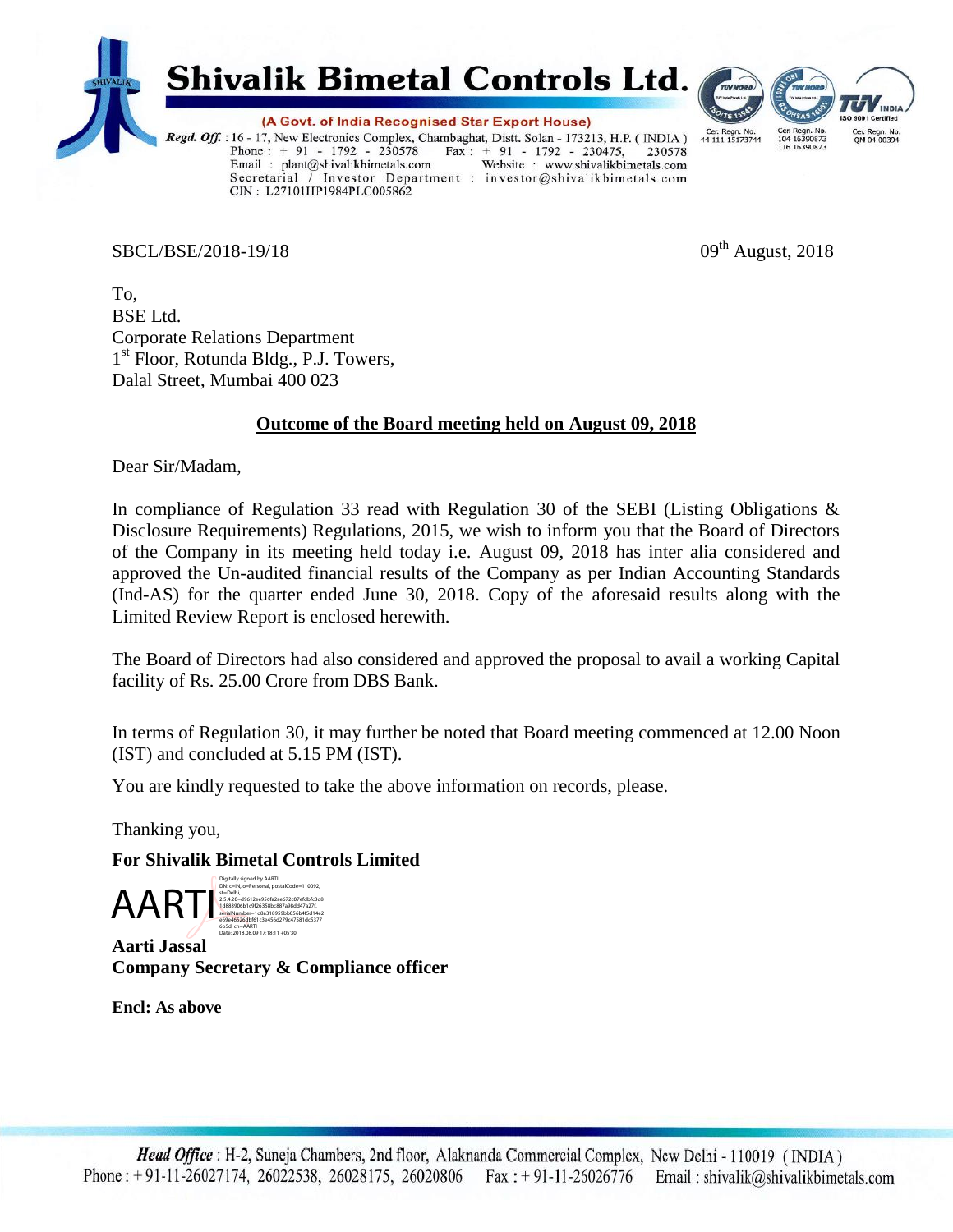#### SHIVALIK BIMETAL CONTROLS LIMITED

Regd. Office: 16-18, New Electronics Complex Chambaghat, Solan (Himachal Pradesh)-173213

CIN: L27101HP1984PLC005862

STATEMENT OF UNAUDITED STANDALONE FINANCIAL RESULTS FOR THE QUARTER ENDED 30TH JUNE 2018

|                |                                                                                                      | <b>Quarter Ended</b>     |                          |                  | <b>Year Ended</b>    |  |
|----------------|------------------------------------------------------------------------------------------------------|--------------------------|--------------------------|------------------|----------------------|--|
| S No.          | Particulars                                                                                          | 30.06.18<br>31.03.18     |                          | 30.06.17         | 31,03.18             |  |
|                |                                                                                                      | Unaudited                | Audited                  | <b>Unaudited</b> | Audited              |  |
| 1.             | Revenue from Operations                                                                              | 5,068.52                 | 4,284.26                 |                  |                      |  |
| $\overline{2}$ | Other Income                                                                                         | 80.37                    |                          | 3,892.17         | 16,167.97            |  |
| 3.             | Total Income (1+2)                                                                                   | 5,148.89                 | 71.43<br>4,355,69        | 41.94            | 230.15               |  |
| 4.             | <b>Expenses</b>                                                                                      |                          |                          | 3,934.11         | 16,398.12            |  |
|                | a) Cost of materials consumed                                                                        | 2,587.05                 |                          |                  |                      |  |
|                | b) Excise Duty                                                                                       | Ξ                        | 2,318.85                 | 1,969.22         | 8,953.47             |  |
|                | c) Purchase of stock-in-trade                                                                        |                          | ä,<br>÷                  | 197.71           | 197.72               |  |
|                | d) Changes in inventories of finished goods and work in progress                                     | 88.72                    | (277.98)                 | ŵ.<br>(31.84)    |                      |  |
|                | e) Employees benefit expense                                                                         | 394.30                   | 394,05                   | 342.13           | (790.31)<br>1,447.90 |  |
|                | f) Finance costs                                                                                     | 79.27                    | 123.28                   | 59.19            | 331.13               |  |
|                | g) Depreciation and amortisation expense                                                             | 112.81                   | 120.11                   | 111.53           | 461.58               |  |
|                | h) Other expenses                                                                                    | 1,078.77                 | 996.72                   | 698.55           | 3,611.88             |  |
|                | <b>Total expenses</b>                                                                                | 4,340.92                 | 3,675.03                 | 3,346.49         | 14,213.37            |  |
| 5.             | Profit from Operations before Exceptional Items and tax (3-4)                                        | 807.97                   | 680.66                   | 587.62           | 2,184.75             |  |
| 6.             | Exceptional Items- (Income) / Expense                                                                | (1.60)                   | (0.39)                   | (0.25)           | (1.24)               |  |
| 7.             | Profit before Tax (5-6)                                                                              | 809.57                   | 681.05                   | 587.87           | 2,185.99             |  |
| 8.             | Tax expense                                                                                          |                          |                          |                  |                      |  |
|                | a) Current Tax                                                                                       | 237.00                   | 174.55                   | 205.00           | 502.05               |  |
|                | b) Deferred Tax                                                                                      | (7.86)                   | (58.44)                  | 1.62             | 85.25                |  |
|                | <b>Total Tax Expenes</b>                                                                             | 229.14                   | 116.11                   | 206.62           | 587.30               |  |
| 9.             | Net Profit for the Period (7-8)                                                                      | 580.43                   | 564.94                   | 381.25           | 1,598.69             |  |
| 10.            | Other Comprehensive Income                                                                           |                          |                          |                  |                      |  |
|                | a) i) Items that will not be reclassified to Profit & loss                                           | Ξ                        | 0.53                     | ٠                | 0.53                 |  |
|                | ii) Income Tax related to the above                                                                  | $\overline{\phantom{a}}$ | (0.18)                   | ä,               | (0.18)               |  |
|                | b) i) Items that will be reclassified to Profit & loss                                               | ÷                        | $\overline{\phantom{a}}$ | i.               | ä,                   |  |
|                | ii) Income Tax related to the above                                                                  | ×                        | $\sim$                   | ×,               |                      |  |
|                | Total other comprehensive Income for the period [a(i+ii)+b(i+ii)]                                    |                          | 0.35                     |                  | ×,                   |  |
| 11.            | Total Comprehensive Income for the period (9+10)                                                     |                          |                          |                  | 0.35                 |  |
| 12.            | Paid-up equity share capital                                                                         | 580.43                   | 565.29                   | 381.25           | 1,599.04             |  |
|                | (Face Value of the Share ₹2/- Each)                                                                  | 768.06                   | 768.06                   | 384.03           | 768.06               |  |
| 13.            | Reserves(excluding Revaluation Reserves) as per audited<br>balance sheet of previous accounting year | Z                        | $\overline{a}$           | ۰                | 7,758.70             |  |
| 14.            | Earnings Per Share (Face Value of the share ₹ 2/ each)                                               |                          |                          |                  |                      |  |
| a) Basic*      |                                                                                                      | 1.51                     | 1.47                     | 0.99             | 4,16                 |  |
| b) Diluted*    |                                                                                                      | 1.51                     | 1.47                     | 0.99             | 4.16                 |  |

ng per share of quarter ended June' 17 is considered after allotment of Bonus Shares.

NOTES:

1. As the Company's activites involve predominantly one business segment i.e., Process and Product Engineering, which are considered to be a single primary business segment, therefore the disclosure requirement of Ind AS-108, operating segments is not applicable.

- 2 Revenue from operations and excise duty for quarter ended June 30, 2017 are not comparable with current period since the sales for current period is net of GST whereas in quarter ended June 30, 2017 it was inclusive of excise duty.
- 3. These financial results have been prepared in accordance with the recognition and measurement principles of applicable Indian Accounting Standards ("Ind AS") notified under the Companies (Indian Accounting Standards) Rules, 2015 as specified in section 133 of the Companies Act, 2013.
- 4. The figures for the previous periods have been regrouped/rearranged, wherever necessary to conform to the current period's classification.
- 5. The above financial results were reviewed by the audit committee and were thereafter approved by the Board of Directors of the Company at their respective meeting(s) held on August 09, 2018. The statutory auditors of the Company have carried out the limited review of the stand-alone financial results.

Place: New Delhi Date: August 9,2018

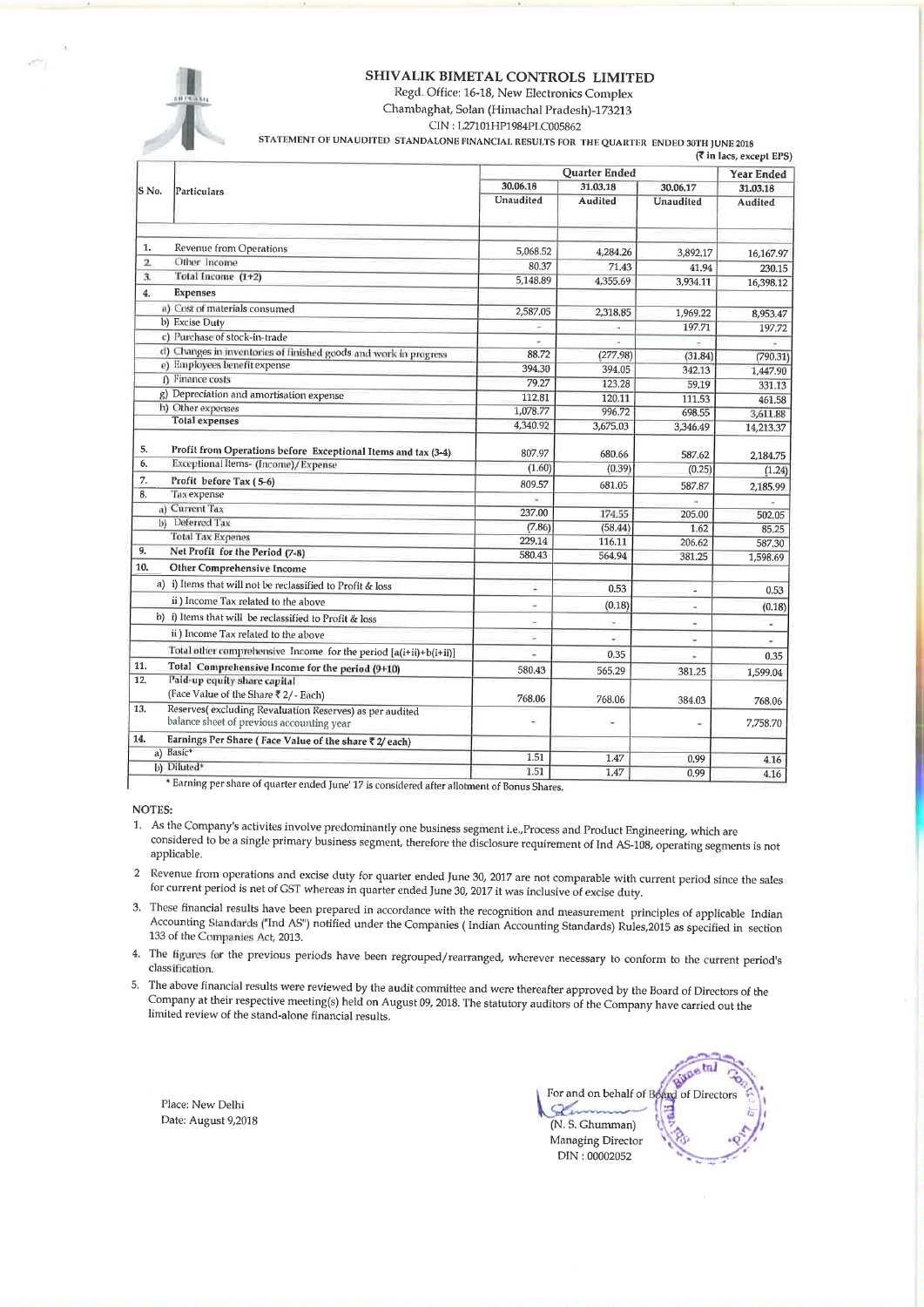# SHIVALIK BIMETAL CONTROLS LIMITED Chambaghat, Solan (Himachal Pradesh)-173213 Regd. Office: 16-18, New Electronics Complex

CIN: L27101HP1984PLC005862

EXTRACT OF UNAUDITED STANDALONE FINANCIAL RESULTS FOR THE QUARTER ENDED 30TH JUNE 2018

| Quarter Ended                                                                                                                                    |
|--------------------------------------------------------------------------------------------------------------------------------------------------|
| SNo.<br>Particulars<br>30.06.18                                                                                                                  |
| Unaudited                                                                                                                                        |
| Total Income from operations                                                                                                                     |
| N<br>5,148.89                                                                                                                                    |
| Net Profit for the period (before Tax, Exceptional and / or Extraordinary items<br>207.97                                                        |
| ω<br>Net Profit for the period before Tax (after Exceptional and/or Extraordinary items<br>809.57                                                |
| ıÞ.<br>Net Profit for the period after Tax(after Exceptional and / or Extraordinary items)                                                       |
| ÙΊ,<br>580.43                                                                                                                                    |
| Total Comprehensive Income for the period [ Comprising Profit for the period (after tax<br>and Other Comprehensive Income (after tax)]<br>580.43 |
| ō<br>Equity share capital                                                                                                                        |
| Face Value of the Share ₹ 2/- Each)<br>768.06                                                                                                    |
| ч<br>Reserves(excluding Revaluation Reserves) as per audited balance sheet of previous<br>vear                                                   |
| œ<br>Earnings Per Share( Face value of the share ₹ 2/- each )(not annualised)                                                                    |
|                                                                                                                                                  |
| a) Basic <sup>*</sup><br>151                                                                                                                     |
| b) Diluted <sup>*</sup>                                                                                                                          |
| L51                                                                                                                                              |

NOTES: tarnung per share of quarter ended June' 17 is considered after allotment of Bonus Shares.

- 1. The above is an extract of the detailed format of unaudited standalone financial results for the quarter ended 30th June 2018 filed with the Stock Exchange under regulation- 33 of the SBBI (Listing Obligation and Disclo the company's website (www.shivalikbimetals.com). standalone financial results for the quarter ended 30th June, 2018 are available on the websites of the Stock Exchange (www.bseindia.com) and
- 2. The above results were reviewed by the Audit Committee and thereafter have been approved by the Board of Directors of the Company at their meeting held on 9th August, 2018

For and on Behalf of Board of Directorial Managing Directo N.S.Ghuman C6020000: NIC

Dated: August 9,2018 Place : New Delhi ă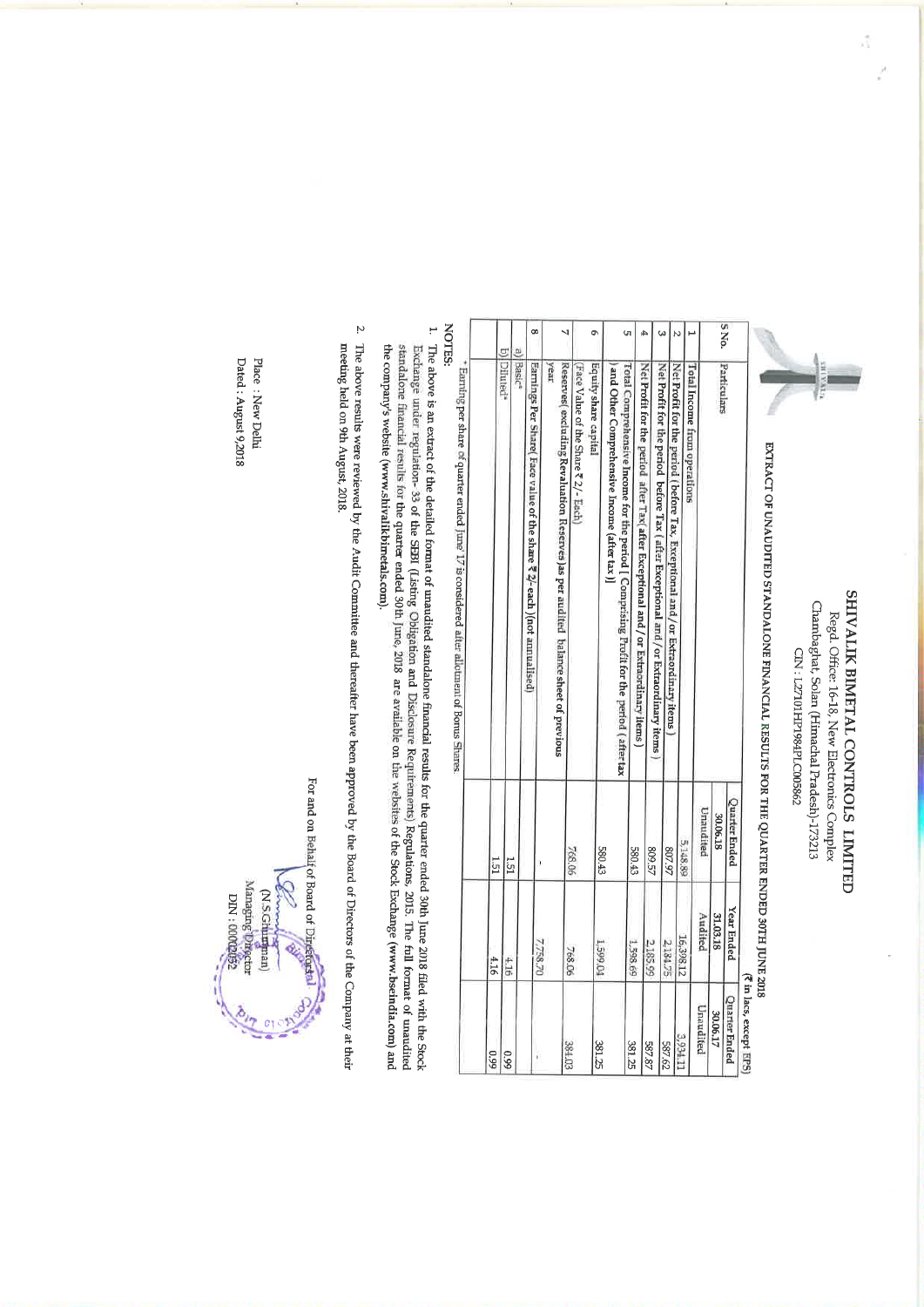# **ARORA GUPTA & Co.**

**CHARTERED ACCOUNTANTS** 

HO: T-2, Gole Market, Rudrapur, Udham Singh Nagar, Uttarakhand M: +91 9012474456 aroragupta.ca@gmail.com w: www.aroragupta.in

Independent Auditor's Review Report on Quarterly Financial Results of the Company Pursuant to the Regulation 33 of the SEBI (Listing Obligations and Disclosure Requirements) Regulations, 2015

To, The Board of Directors, Shivalik Bimetal Controls Limited

> 1. We have reviewed the accompanying Unaudited Standalone Financial results of Shivalik Bimetal Controls Limited ('the Company') for the quarter ended 30<sup>th</sup> June, 2018 ("the Statement"), being submitted by the Company pursuant to the requirement of Regulation 33 of the SEBI (Listing Obligations and Disclosure Requirements) Regulations, 2015 ("the regulations") as modified by Circular no. CIR/CFD/FAC/62/2016 dated 05<sup>th</sup> July, 2016 ("the circular").

This statement, which is the responsibility of the company's Management and approved by the Board of Directors, has been prepared in accordance with the recognition and measurement principles laid down in Indian Accounting Standard 34 "Interim Financial Reporting" (Ind AS 34) prescribed under section 133 of the Companies Act, 2013 read with relevant rules issued there under and other accounting principles generally accepted in India. Our responsibility is to issue a report on the statement based on our review.

- 2. We conducted our review of the statement in accordance with the Standard on Review Engagement (SRE) 2410, Review of Interim Financial information performed by the Independent Auditor of the Entity, issued by the Institute of Chartered Accountants of India. This Standard requires that we plan and perform the review to obtain moderate assurance as to whether the statement is free of material misstatement. A review is limited primarily to inquiries of company personnel and analytical procedures applied to financial data and thus provide less assurance than an audit. We have not performed an audit and accordingly, we do not express an audit opinion.
- 3. Based on our review conducted as stated above, nothing has come to our attention that causes us to believe that the accompanying statement, prepared in accordance with the recognition and measurement principles laid down in the applicable Indian Accounting standards (Ind AS) and other recognized accounting practices and policies generally accepted in India, has not disclosed the information required to be disclosed in terms of Regulation 33 of the SEBI (Listing Obligations and Disclosure Requirements) Regulation, 2015, modified as by